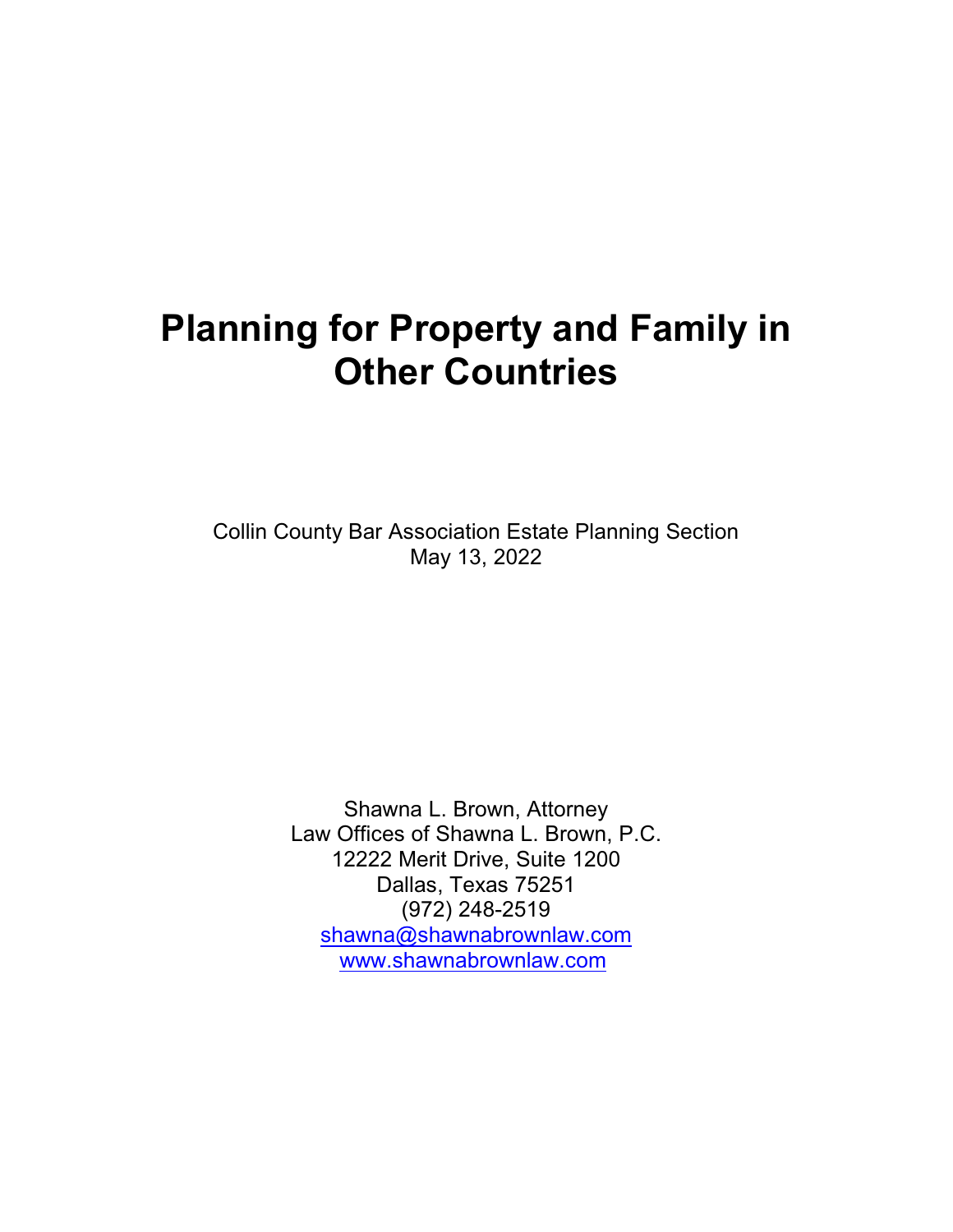# **PLANNING FOR PROPERTY AND FAMILY IN OTHER COUNTRIES**

# **I. Property Held in Foreign Country and in U.S.**

#### **A. Estate Tax Issues**

#### **1. Determination of Decedent's Status as U.S. Citizen or Resident Alien**

# a. **Status Determined by Domicile**

Transfer taxes are imposed on the estate of "every decedent who is a citizen or resident of the United States. I.R.C. § 2001. A resident decedent , pursuant to Treas. Reg. §20.0-  $1(b)(1)$ , is a decedent who, at the time of his death, has his *domicile* in the United States. Thus, an alien's status for transfer tax purposes is determined by his or her domicile. The rules for determining domicile are found in the Treasury Regulations and relevant case law. (In contrast, residence for income tax purposes is determined by more specific statutory guidance found in I.R.C. § 7701.)

#### b. **How to Establish Domicile**

In general, to establish domicile, an alien must actually reside in the United States for a period of time *and* must have demonstrated an intent to stay at that domicile indefinitely. Residing there without the requisite intent to remain indefinitely is not sufficient to establish domicile and changing one's intent to stay does not change status for domicile unless one actually moves. Treas. Reg. § 20.0-1(b)(1).

#### c. **Factors in Establishing Domicile**

Factors that have been considered in various cases for the purpose of determining domicile of an alien for federal transfer tax purposes include the following: the duration and purpose of the alien's stay in the United States, the address used for legal documents, the type of homes and other assets owned by the alien in the United States, whether the home in the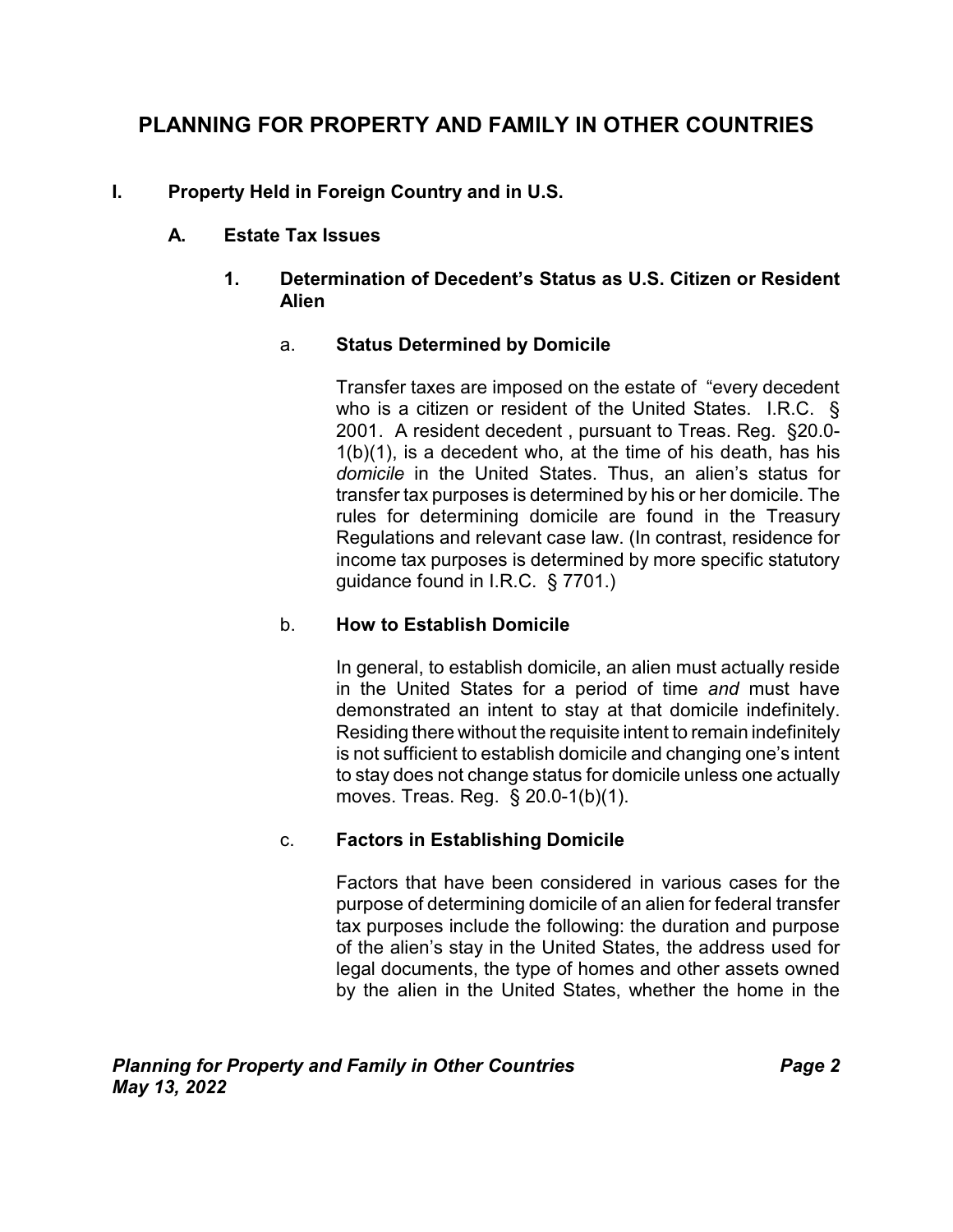United States is a resort or a non-resort home, personal motivations for location, such as health reasons, what visa is held by the alien, and the existence and location of family, close friends and business interests. See various cases discussing the meaning of domicile, both in the estate tax context and otherwise, including *Vlandus v. Kline*, 412 U.S. 441, 454 (1973); *Mitchell v. United States*, 88 U.S. 350 (1874); *Elkins v. Moreno*, 435 U.S. 647 (1978); Toll V. Moreno, 458 U.S. 1 (1982); *Estate of Jack v. United States*, 54 Fed. Cl. 590 (2002); *Estate of Barkat Khan*, 75 T.C.M. 1597 (1998).

# **2. Gift Tax Rules**

The gift tax is imposed under I.R.C. §2511(a) on gifts of real and personal property, tangible or intangible. The tax is imposed on direct or indirect gifts and to transfers in trust or outright transfers. There is an unlimited marital deduction for gifts to spouses that are United States citizens; however, there is *no marital deduction* for gifts to non-citizen spouses. I.R.C. §§ 2523(a) and 2523(i).

Generally, a \$16,000 annual exclusion gift is available for 2022 under I.R.C. § 2503(b) with respect to donee spouses that are citizens. That exclusion is increased to \$164,000 for gifts to non-citizen spouses pursuant to I.R.C § 2523(i). To qualify for the increased annual exclusion, the gift must otherwise qualify for the marital deduction and be a gift of a present interest. See Treas. Reg. § 2523(i) -1(c).

# **3. Estate Tax Rules**

The estate tax is imposed under I.R.C. § 2001 on the taxable estate of every decedent who is a United States citizen (or a resident alien). The gross estate of a decedent is the value at the date of death of all property, real or personal, tangible or intangible, wherever situated. I.R.C. § 2031(a). The estate tax exemption is available for all bequests from a decedent's estate if the decedent is a United States citizen (or a resident alien). The 2022 estate tax exemption (referred to in the Internal Revenue Code as "applicable exclusion amount") for each person is \$12.06 million.

A non-resident alien with an estate situated in the United States, on the other hand, is entitled to an estate tax exemption of only \$60,000 under I.R.C.  $§$  2102(b).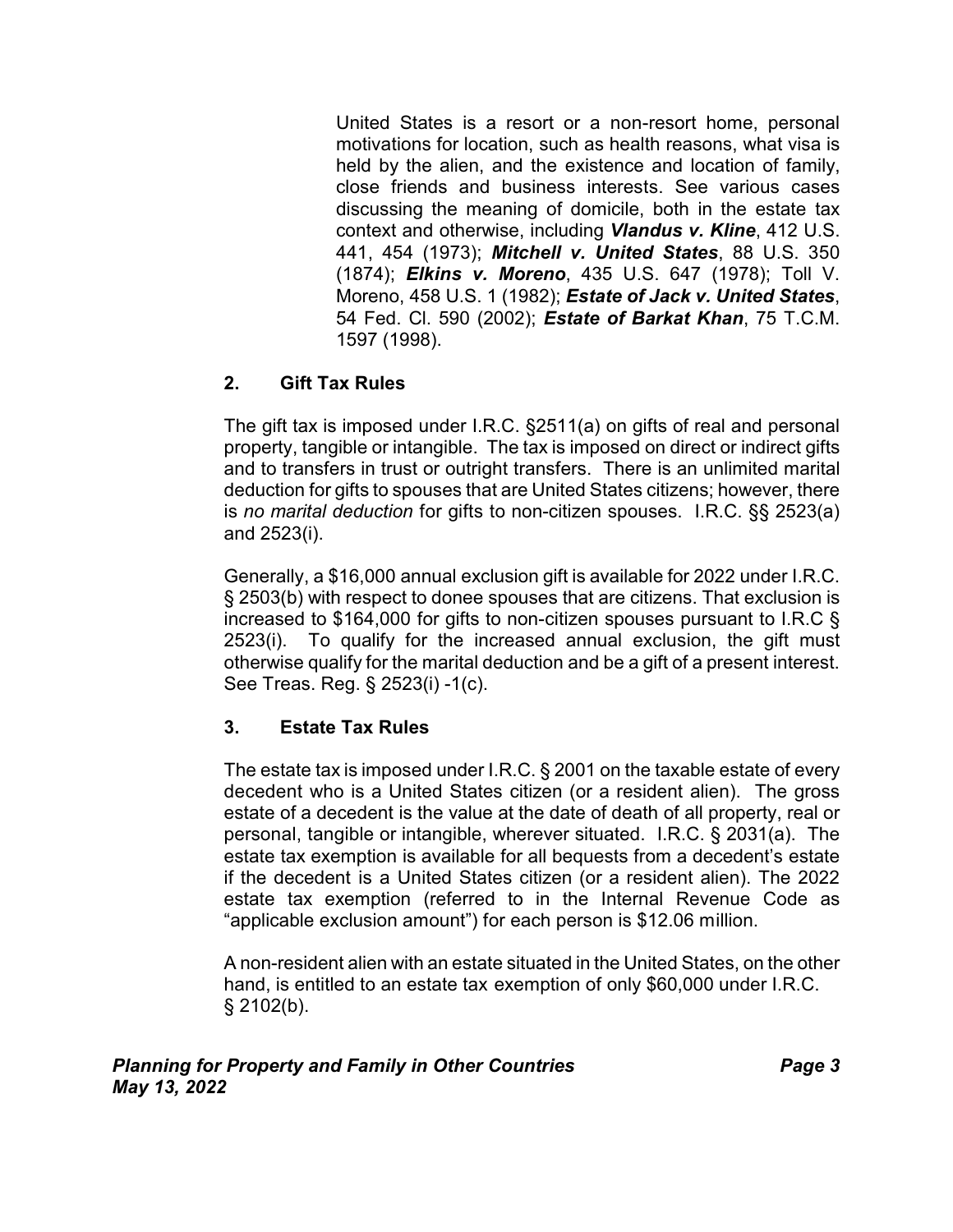Generally, a decedent who is a United States citizen is subject to the same estate tax rules whether his surviving spouse is a citizen or a non-citizen ( a resident alien or a non-resident alien), with one significant exception. The unlimited marital deduction under I.R.C. § 2056(a) is disallowed under I.R.C. § 2056(d) for transfers to non-citizen spouses unless certain conditions are met. Treasury Reg. § 20.2056A-1(a). The marital deduction will be allowed if the non-citizen surviving spouse either (1) becomes a citizen of the United States before the estate tax return of the decedent is filed or (2) if the property passing to the surviving spouse passes in a "qualified domestic trust", or "QDOT". I.R.C. § 2056(d)(2) and (d)(4).

# **4. QDOT as Solution**

If property passes from a decedent to a QDOT (or to his spouse and then to the QDOT), you still do not obtain the unlimited marital deduction; however, you can postpone the payment of estate taxes on that portion of the decedent's estate.

There are many technical requirements for the QDOT. Generally, you must have a U.S. Trustee and the governing law of the trust must be a state or the District of Columbia. If the assets exceed a certain amount, the trustee must be a bank or post a bond or letter of credit. A smaller trust can provide in its trust agreement, in the alternative, that not more that 35% of the fair market value of the trust is invested in non-U.S. real property.

The deferred estate tax is incurred for distributions from the QDOT and when the surviving spouse dies. The tax will not be imposed on certain hardship distributions. If the spouse becomes a U.S. citizen, the deferred tax will not be imposed. The tax would also be triggered if the trust ceases to qualify as a QDOT.

The tax is equal to the estate tax that the decedent's estate would have owed if property did not qualify for the marital deduction.

**Note:** The generation-skipping transfer tax exemption is not available for property passing to a QDOT.

#### **5. Portability Issues**

To maximize the benefit of the exemption amount of U.S. citizens and resident aliens, Congress passed legislation permanently allowing portability of any unused estate tax exemption amounts of a first-to-die spouse.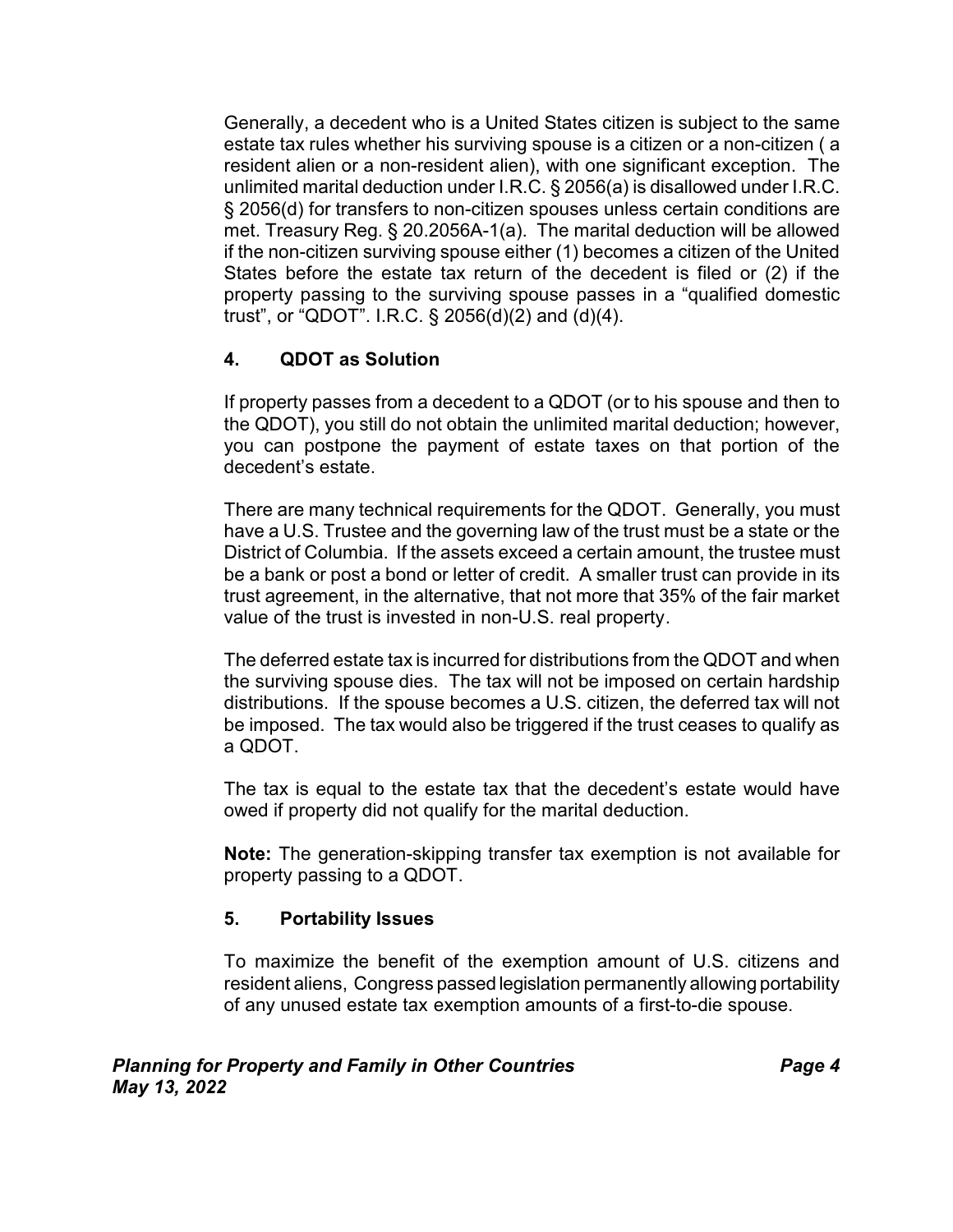Portability generally permits a surviving spouse to use the most recent deceased spouse's unused exemption ("DSUE"), effectively avoiding any waste of a first-to-die spouse's remaining exemption. In order to take advantage of this taxpayer-friendly provision, a decedent's estate representative must make a timely and proper portability election.

The portability election is not allowed to all decedents.

The estate representative of a U.S. citizen or resident alien may elect portability, thereby passing the decedent's DSUE amount to his/her surviving spouse. However, the estate representative of a non-resident alien is not generally permitted to make a portability election in favor of a surviving spouse, unless otherwise provided by a treaty.

However, the existence of a tax treaty may cause a different result. In certain cases where a non-resident alien's estate representative is able to take a treaty position, the unified credit amount may be increased for that tax-payer.

**Planning Point:** Is your client's estate large enough to incur estate taxes? If so, determine if there is a treaty with the other country, whether they need a QDOT, and whether a lifetime gift plan may alleviate the issue.

#### **B. Consider Necessity for Two Wills**

#### **1. Domicile at Death**

Domicile is a pivotal issue under Texas probate law as well as for federal estate taxes. Venue for probating a will in Texas depends on the decedent's domicile under Texas Estates Code Section 33.001. Probate of a "foreign" will, for a testator not domiciled in Texas is allowed under separate rules. *See* Texas Estates Code Section 501.001.

Under Texas law, one's domicile is synonymous with one's fixed place of residence. *Maddox v. Surber*, 677 S.W.2d 266, 228-29 (Tex. App.-Houston [1st Dist.] 1984, no writ); *also see* Texas Estates Code § 33.001(a)(1) (venue proper in the decedent's county of domicile or fixed place of residence). An individual's domicile is where the individual has an actual place of residence and an intention to make that residence his or her home. *In re Graham,* 251 S.W.3d 844, 850 (Tex. App. Austin, orig. proceeding); *In re Steed,* 152 S.W.3d 797, 804 (Tex. App. Texarkana 2004, pet. Denied). The length of time the decedent resided in a place is not relevant if the decedent intended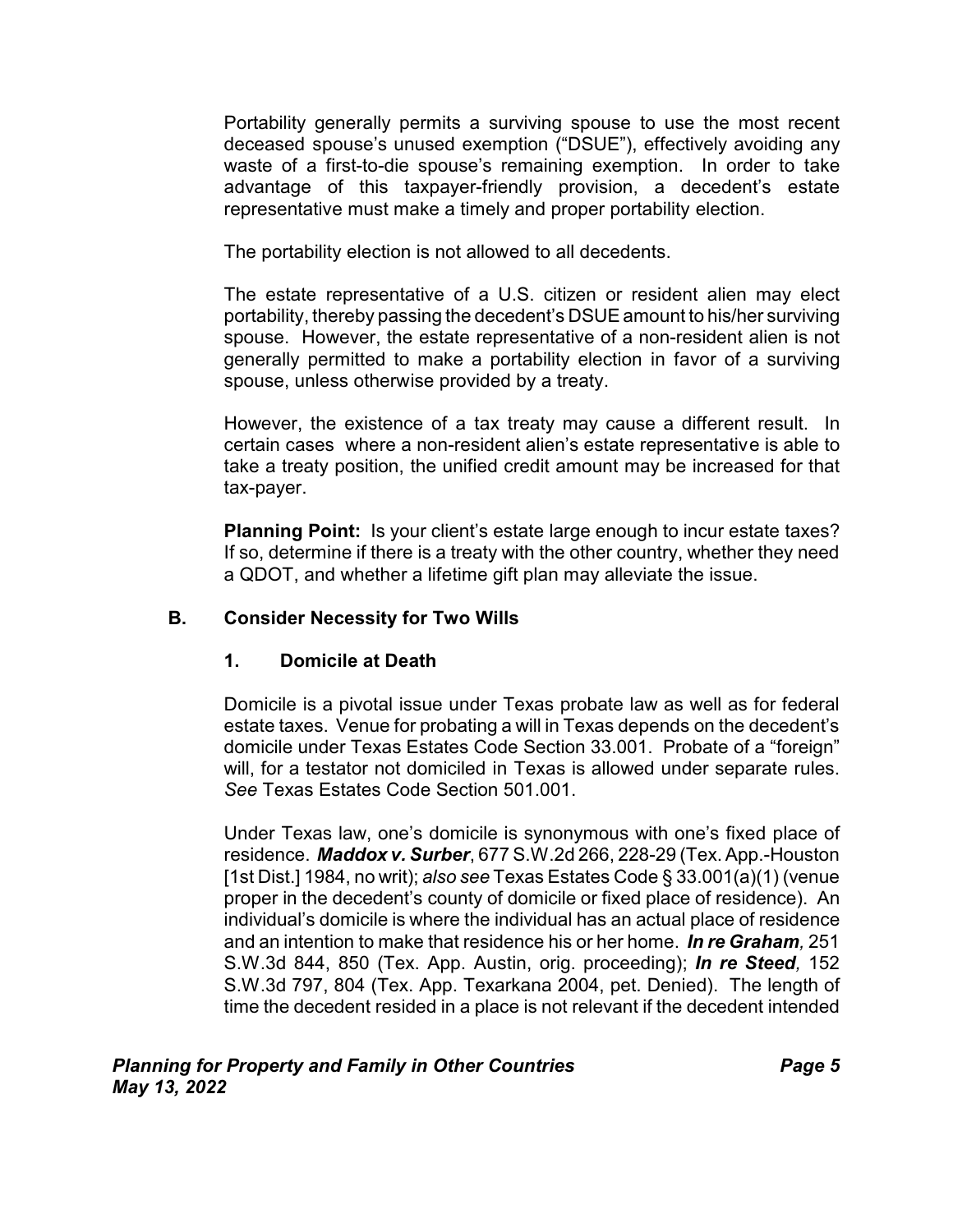to make the place his or her domicile. *Maddox,* 677 S.W.2d at 229. Rather, the salient factors are the actual facts as to the place of residence "and [the] decedent's real attitude and intention with respect to it as disclosed by his entire course of conduct". *In re Graham*, 251 S.W.3d at 850 (quoting *Texas v. Florida*, 306 U.S. 398, 425 (1938)). One does not change domicile until he or she actually leaves the domicile with an intent not to return. *Id*, at 851.

Although a Texas will can often be probated in another state or country and a foreign will (whether from another state or country) can be probated in Texas, a common practice among Texas estate planners is to have clients who own property in a foreign country execute two wills.

This approach may alleviate some "conflict of laws" issues.

Texas law governs real property located in Texas regardless of the decedent's domicile at the time of death. *Toledo Soc. For Crippled Children v. Hockok,* 152 Tex. 578, 585-86 (1953); *Owen v. Younger,* 242 S.W.2d.895, 897 (Tex. Civ. App.Amarillo 1951, no writ). The law of the situs governs in all respects, even in determining whether a foreign will is valid. *Crossland v. Dunham,* 140 S.W.2d 1095, 1097 (Tex. 1940); *Owen,* 242 S.W.2d at 897.

With respect to personal property, the law of the decedent's domicile at death governs the disposition of such property. *Crossland,* 1410 S.W.2d at 1097 (the law of the actual domicile of a testator is to govern in relation to his testament of personal property, whether the property is situated within the domicile of the testator or in a foreign county); *In re Garcia-Chapa,* 33 .S.W.3d 859, 862 (Tex. App. Corpus Christi 2000, no pet.). *Van Hoose v. Moore,* 441 S.W.2d 597, 617 (Tex. Civ. App. Amarillo 1969, writ ref'd n.r.e.) (Domiciliary law governs construction of will as it relates to personalty); *Owen v. Younger,* 242 S.W.2d 895, 897 (Tex. Civ. App. Amarillo 1951, no writ) (it is now the well settled doctrine that the law of the actual domicile is to govern in relation to his testament of personal property, whether the property is situated within the domicile of the testator or in a foreign country).

**Planning Point:** Determine the country where property is held, consult with an attorney in that country regarding the need for a separate will (i.e., whether the Texas will would be upheld in an ancillary probate) and then determine with your client whether two wills are necessary.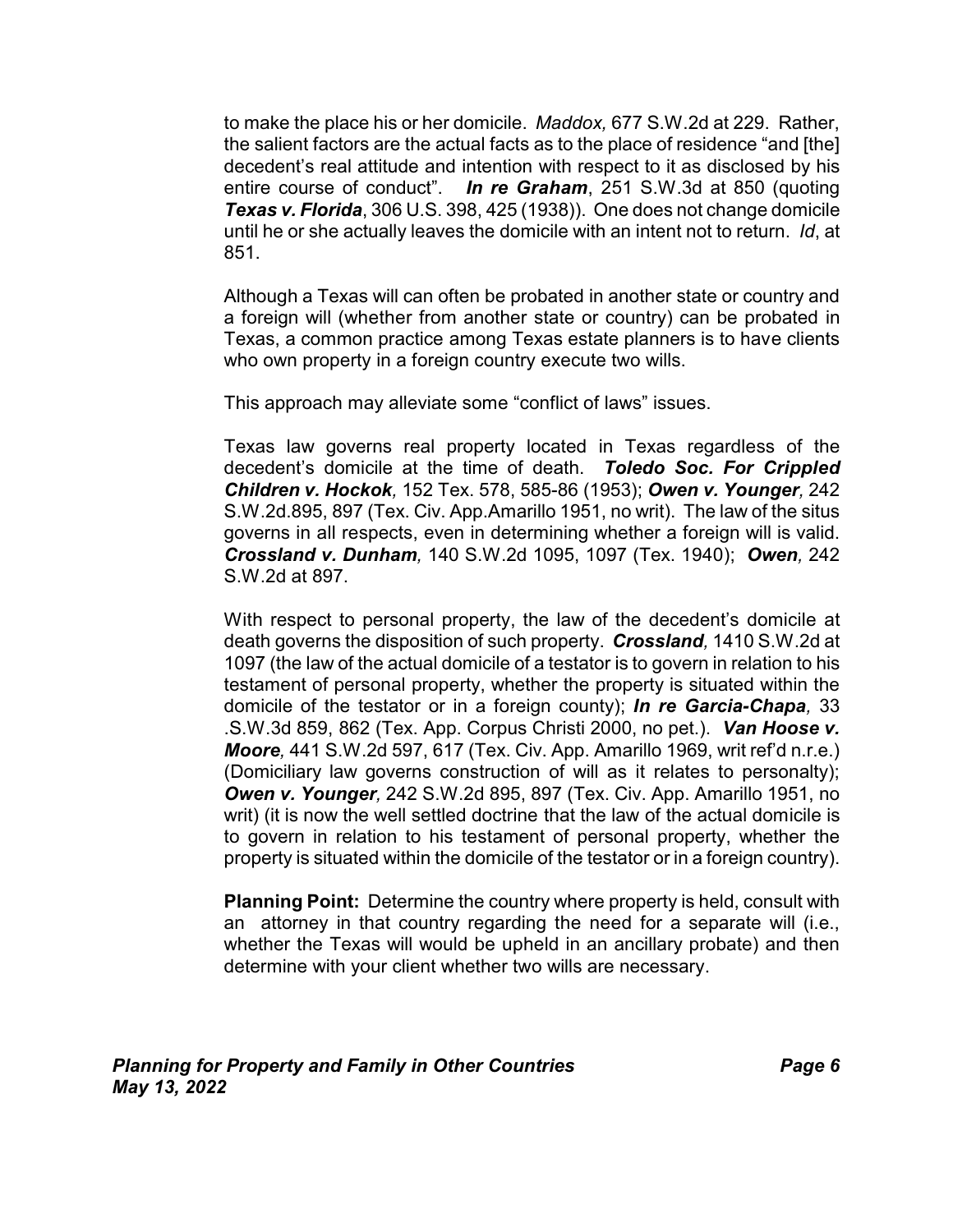**Note:** Don't assume that there are no estate / gift tax issues because your testator's estate is under the exemption amount. Some countries, such as Germany, imposes an inheritance tax on the domicile no matter how small the gift.

# **2. Probate of Foreign Will**

There are three alternatives for probating a foreign will in Texas (whether from another country or another state).

First, under Texas Estates Code Section 503.001, a certified exemplified copy of the will and the order admitting the will to probate in another state or country are filed in the deed records of the Texas county where the decedent owned real property. The filing operates as a deed of conveyance under Section 503.051, with respect to all real property covered by the will. If the will grants the executor the power to sell real property, the executor can sell the Texas property at that point. Texas Estates Code Sec. 505.052; *Leggett v. Church of St. Pius*, 619 S.W.2d 191 (Tex. Civ. App. Houston [1st Dist.] 1981, writ ref'd n.r.e.).

**Planning Point:** If the will does not clearly dispose of the Texas real property this simple method may not work.

Second, the will can be probated in an ancillary probate, with an application that included the foreign probate documents. Texas Estates Code Section 501.002. The Will is proved up and then the will is effective to dispose of real and personal property in Texas. Texas Estates Code Section 501.007.

If the executor needs letters testamentary, he or she can then request them, under Estates Code Section 501.006. If the applicant proves that he or she qualified as executor in the other state or country and the applicant is not disqualified to serve in Texas, the applicant can receive ancillary letters testamentary. Note that the executor must have been named in the will.

**Note:** If the will was originally probated somewhere other than the decedent's domicile, extra steps must be taken for the ancillary probate, such as serving citation on named beneficiaries and intestate heirs. Finally, the will can be probated as the original probate of the foreign will

under Section 502.001 of the Texas Estates Code. The availability of this method depends on the facts as to why it was not probated in the other jurisdiction and whether it complies with the Texas will formalities.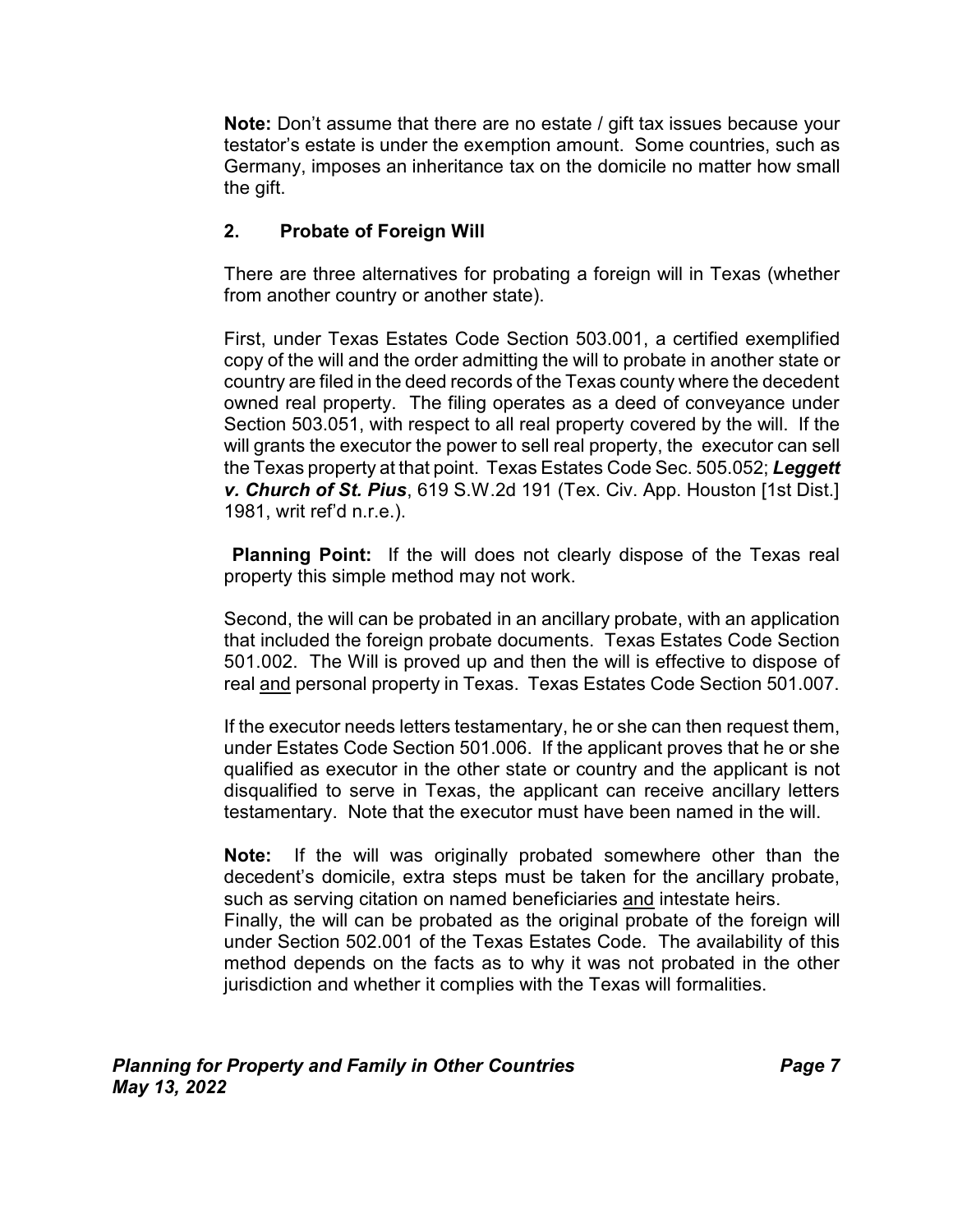If the testator's foreign will is written in a foreign language, "qualified translation" rules must be met.

The foreign will may be contested under rules found in Texas Estates Code Sections 504.001 - 504.004. The grounds for the contest may be limited if the original will was probated in the decedent's domicile.

#### **II. Fiduciary Issues**

#### **A. Guardianship**

#### **1. Incapacitated Person**

Any person who does not have an "adverse interest" to the proposed ward has the right to commence a guardianship proceeding under Section 1055.001 of the Texas Estates Code. Currently, there is no statutory definition of an adverse interest. The few examples of an adverse interest must be ascertained through case law. Examples of individuals who may have an adverse interest to a proposed ward include: (i) spouse filing for a divorce; (ii) person claiming assets from the proposed ward; (iii) potential creditor; and (iv) business partner of the proposed ward. Sections 1104.101 - 1104.103 of the Texas Estates Code give the Court broad discretion to appoint a guardian for a person other than a minor according the circumstances and considering the best interest of the proposed ward. However, Section 1104.102 does stipulate that certain persons have priority to be appointed provided that they are found to be eligible to serve. These include a proposed ward's spouse; and then the proposed ward's nearest of kin. Any person entitled to be appointed guardian may waive his or her right to serve.

#### **2. Minors**

A minor's parents are the natural guardians of the minor person. Prior to the 1993 amendments, a minor's parents could be jointly appointed co-guardians of a minor's estate. Section 1104.051 of the Texas Estates Code now provides that if both parents are living, only one parent may be appointed guardian of the minor's estate. Generally, the parents may decide which one should be appointed guardian; however, if they can not agree, the court may appoint the parent it determines is better qualified to serve. If one parent is dead the surviving parent is the natural guardian of the minor's person and is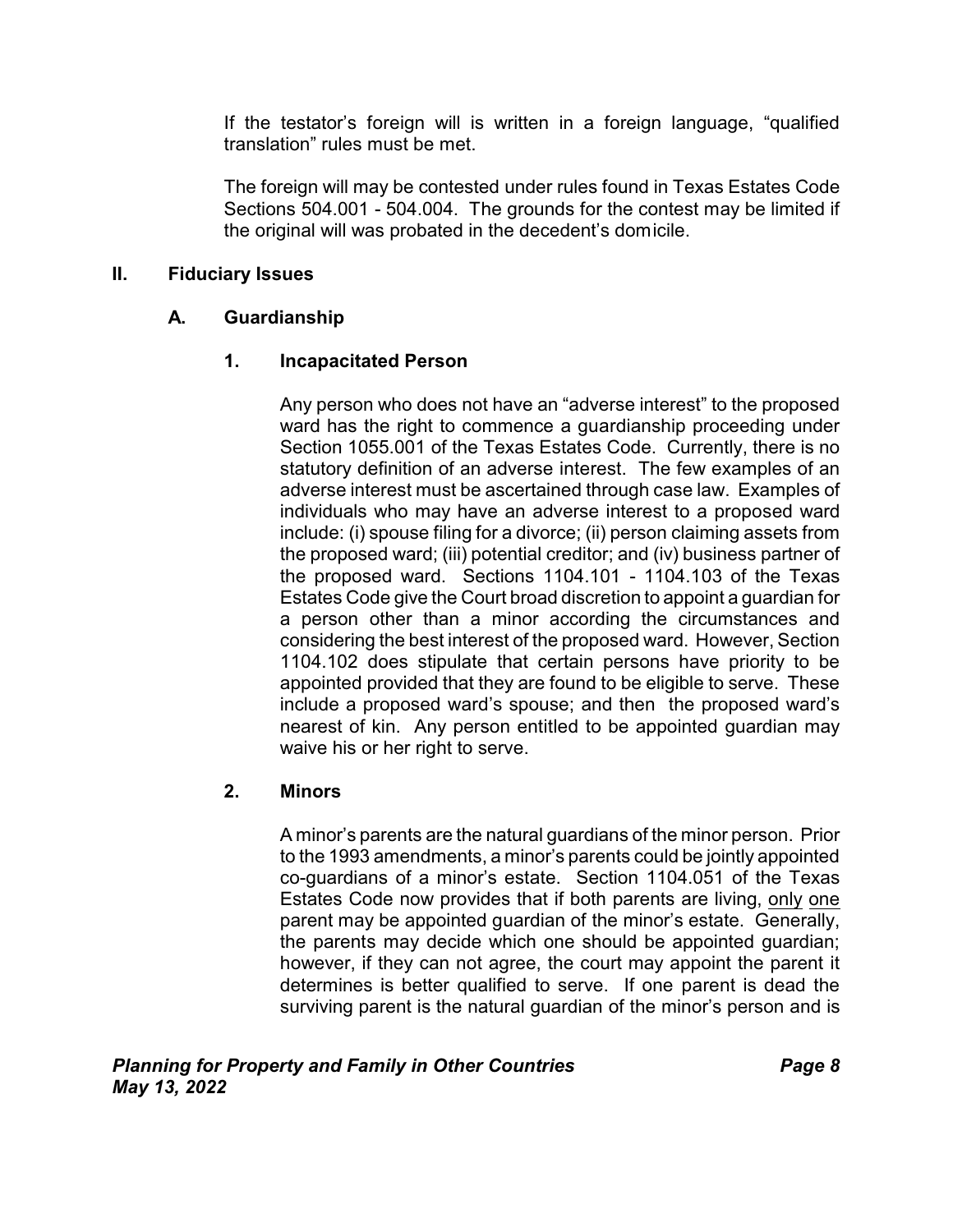entitled to be appointed guardian of the minor's estate.

In the event both parents are deceased, a determination should be made whether the minor's last surviving parent appointed a guardian of the minor prior to the parent's death. A surviving parent of a minor may now appoint under the terms of his or her will or other written declarations any eligible person to be guardian of the person of his or her minor children after the death of the parent. Upon the death of the last surviving parent and compliance with the Texas Estates Code, an eligible person is also entitled to be appointed guardian of the child's estate. If it is determined that the last surviving parent did not make such a designation, the closest ascendant is entitled to be appointed guardian of the minor's person and estate. If the minor has no ascendant in the direct line, the nearest of kin is then entitled to be appointed. Finally, in the event no relative of the minor is eligible to be appointed as guardian, the court may appoint a qualified person as the minor's guardian.

#### **3. Persons Disqualified to Serve**

Sections 1104.351 - 1104.353 of the Texas Estates Code enumerated the individuals who are ineligible to be appointed guardian. This includes individuals whose conduct is "notoriously bad" are incapacitated, sho are a party to a lawsuit or whose parents are parties to a lawsuit concerning or affecting the proposed ward's welfare (unless the court determines that the applicant and the proposed ward's interests do not conflict or the court appoints a guardian ad litem to cure the conflict), who are indebted to the proposed ward (unless the applicant repays the debt prior to his or her appointment), who are asserting a claim adverse to the proposed ward of his or her property, who are incapable of managing and controlling the proposed ward's person or estate, or who are nonresidents of Texas and have not filed a designation of resident agent. It also includes a minor, any person the court determines to be an "unsuitable" individual, and any individual who the proposed ward disqualified in a written declaration pursuant to Sections 1104.202 - 1104.203 of the Texas Estates Code**.**

**Note:** It is very important to discuss the potential disqualification provisions with a client before filing the application seeking his or her appointment.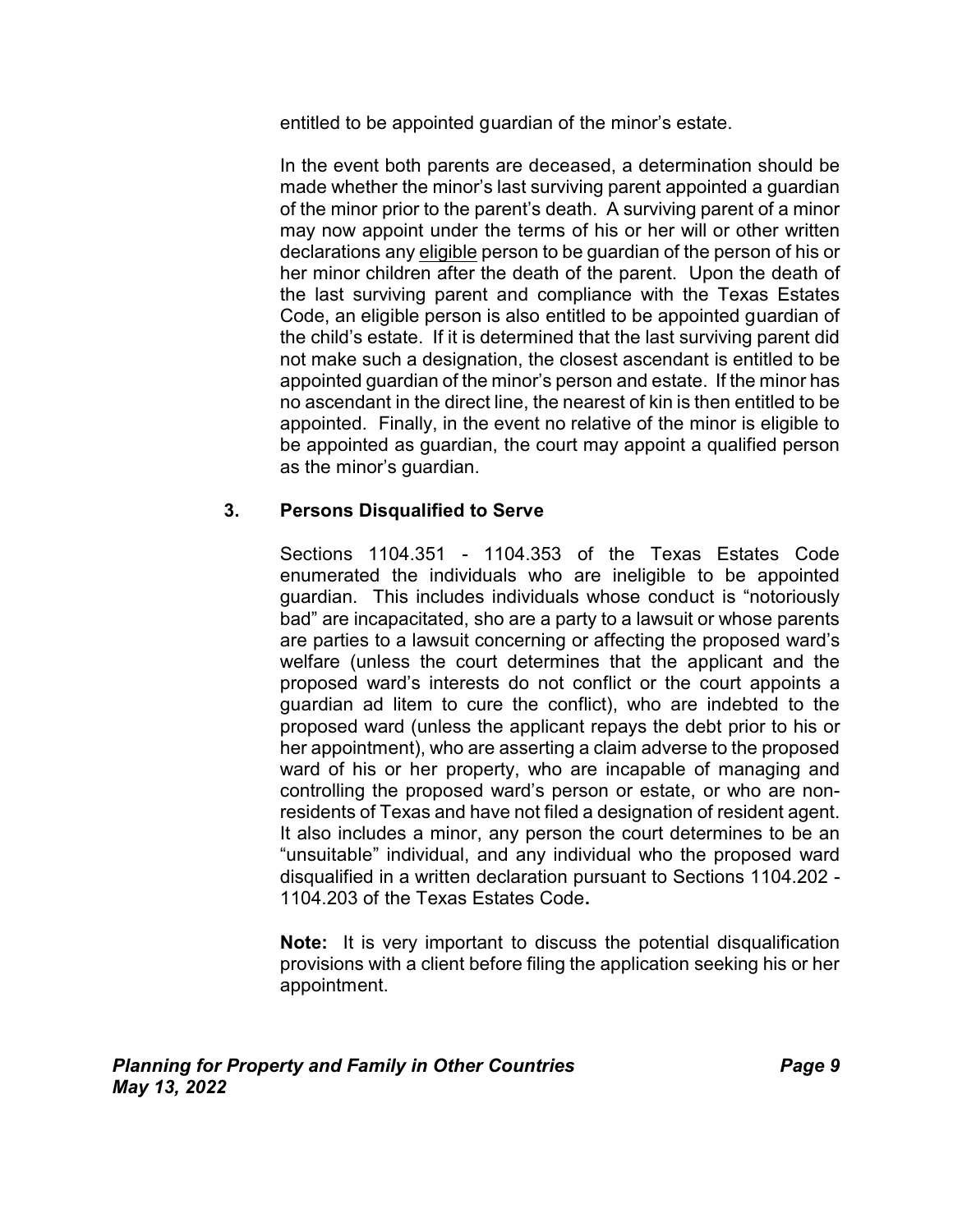# **4. Practical Considerations**

Some practical matters to consider before naming family members in another country to serve as guardian of minor children are these:

- a. the proposed guardian must appoint a resident agent in Texas for purposes of the guardianship proceeding.
- b. with regard to a guardianship of the estate, the proposed guardian may need to have transactions with a U.S. bank and issues can arise from having a foreign signatory.
- c. the Probate Court can require a bond even though the will waives the bond requirement and it is difficult to find a bonding company in that situation.
- d. moving the ward or the ward's assets outside the jurisdiction of the court may cause problems.

# **B. Executor**

#### **1. Statutory Provisions**

Section 304.001 of the Texas Estates Code indicates that the Probate Court shall grant letters testamentary to the person named as executor in the will. If no executor is named, a list is provided of other persons who are eligible for appointment as administrator.

Section 304.003 of the Estates Code specifically precludes the appointment of certain individuals and entities as executor: (1) an incapacitated person; (2) a convicted felon; (3) a nonresident individual or corporation who has not filed an appointment of resident agent for service of process; (4) a corporation unauthorized to act as a fiduciary in Texas; or (5) "a person whom the court finds unsuitable." However, a court has no discretionary power to refuse to issue letters testamentary to a person named as executor who comes forward within the statutory time and offers to probate the will and applies for letters unless the executor is incompetent, a minor or otherwise disqualified from serving. *Sales v. Passmore,* 786 S.W. 2d. 35 (Tex. App.–El Paso 1995, writ dism'd by agr.)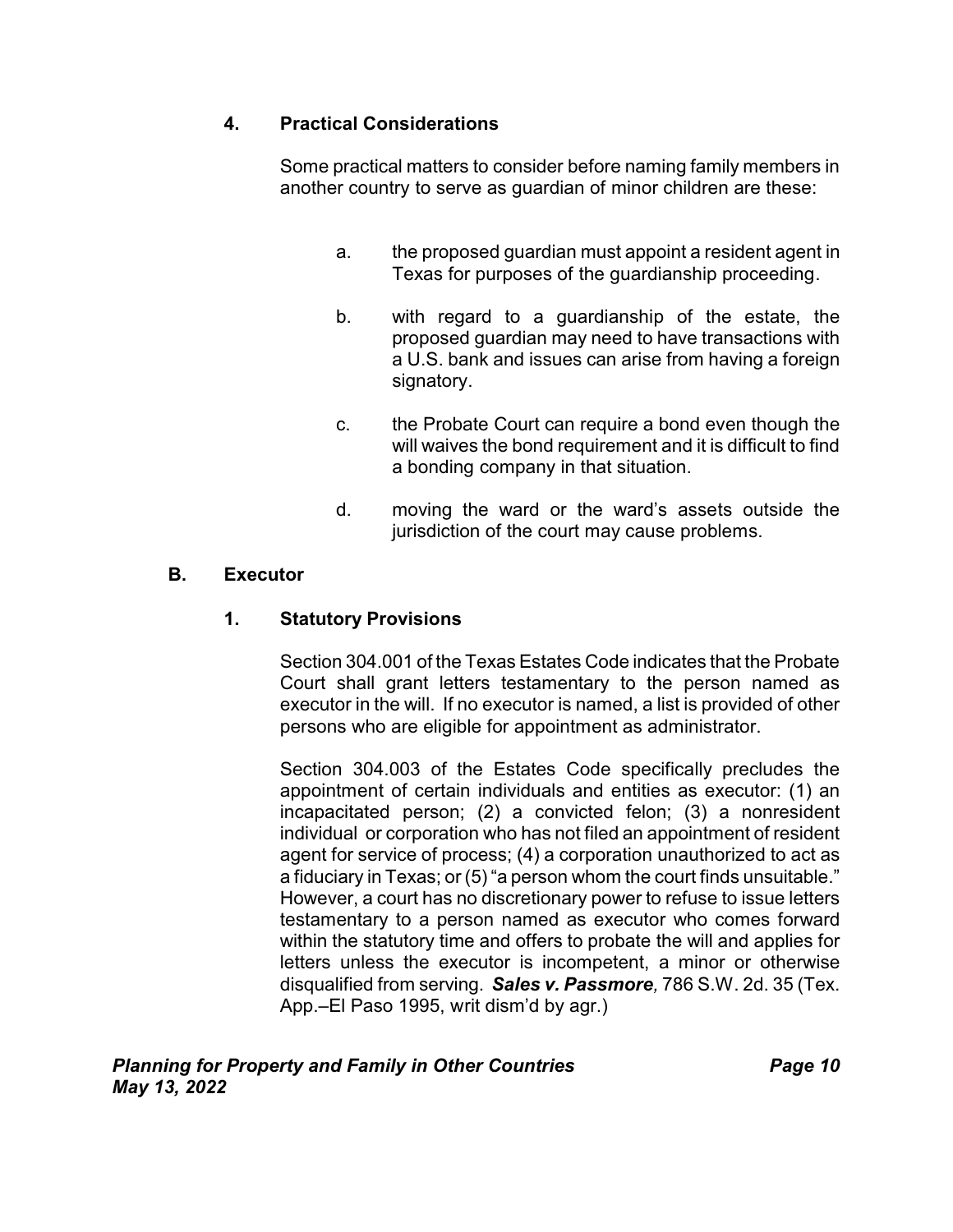There is no statutory definition of unsuitable and there is only a small amount of case law on the issue. Factors such as some mental impairment, old age or physical infirmity might be considered. An applicant for executor is not "unsuitable" merely because he is also a creditor of the estate. *Boyles v. Gresham*, 309 S.W.2d. 50 (Tex. 1958).

#### **2. Corporate Fiduciaries Eligible to Serve**

Pursuant to Section 22.006 of the Texas Estates Code, a corporate fiduciary is a bank or trust company having trust powers, existing or doing business under the laws of Texas or of the United States which is authorized to act under the order of appointment of the court as an executor, administrator, guardian, trustee, receiver, or depositary. *See* 12 U.S.C. § 92(a) (national bank operating in Texas may be empowered by the Comptroller of the Currency to act as an executor or administrator of a decedent's estate to the same extent that state banks in Texas may so operate).

# **3. Foreign Bank as Executor**

A foreign bank or trust company organized outside the State of Texas (assuming it has the corporate power to act as an executor or administrator) may be appointed by a Texas court to act as executor or administrator if the jurisdiction in which the foreign bank or trust company is organized grants authority to Texas banks and trust companies to serve in a like fiduciary capacity.

# **4. Practical Considerations**

In addition to the issues listed above for guardians, the foreign person appointed as executor may face additional obstacles:

- a. traveling to the U.S to attend the probate hearings in the time of Covid and various other restrictions on foreign travel.
- b. meeting complex federal withholding requirements for payments to a foreign person.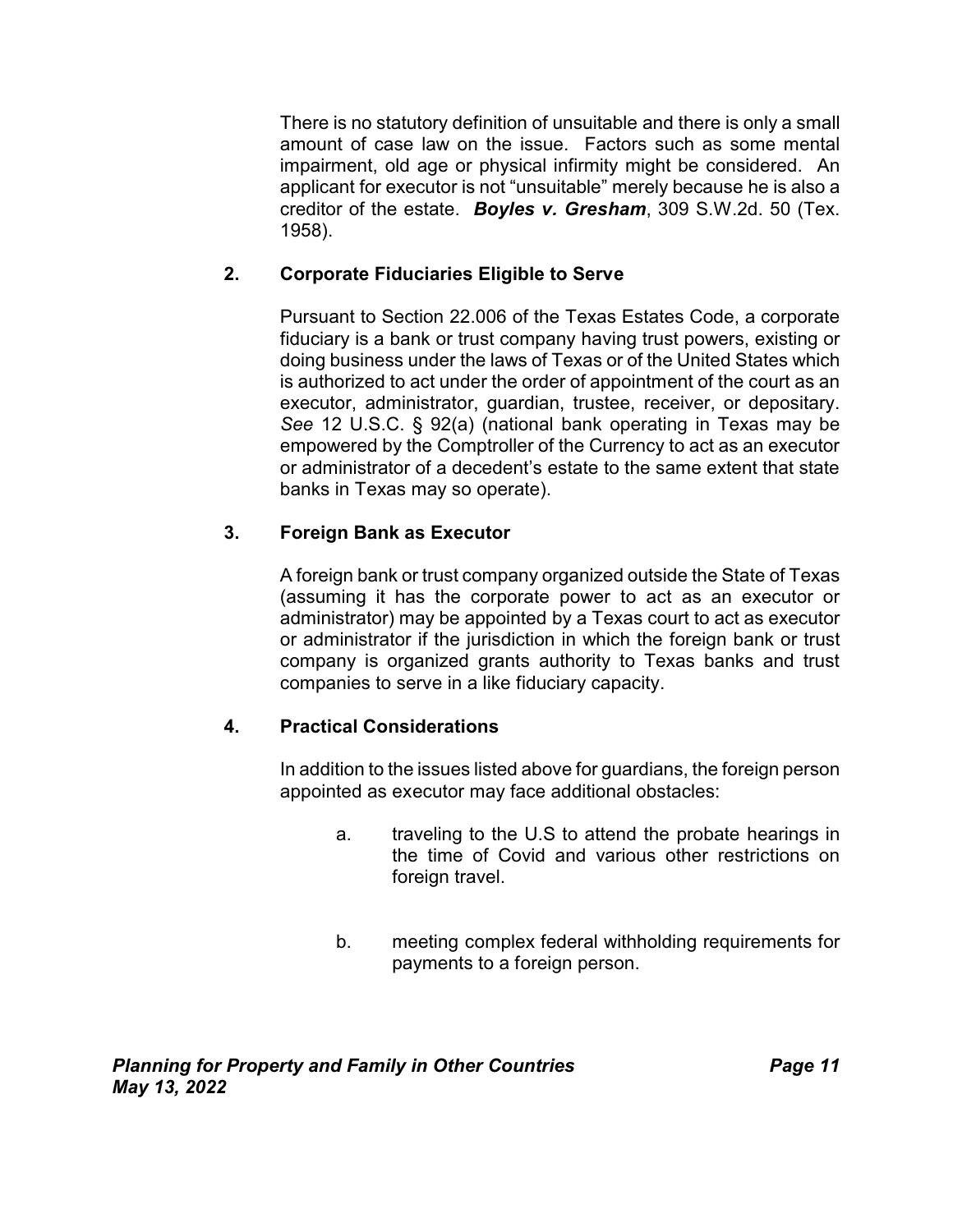c. the difficulty of transferring assets from foreign executor to successor executor who resides in the United States.

# **C. Trustee**

# **1. Capacity of Trustee**

Under Section 112.008 of the Texas Trust Code, the Trustee must have the legal capacity to hold property. If it is a corporation, it must have the power to act as trustee in Texas.

# **2. Personal Attributes**

Various personal attributes to be considered in selecting the trustee include common sense, sound judgment, impartiality, financial ability and responsibility, integrity and honesty, locality, permanence and continuity (particularly important for long-lived trusts), loyalty, and trustworthiness.

# **3. Income Tax and Estate Tax Consequences**

The issues of whether a trustee may be subject to income tax or estate tax are complex even for trustees that are U.S. citizens or U.S. financial institutions. Adding the layers of complexity of using a foreign person will substantially complicate the administration of the trust.

#### **4. Trustees Subject to Various Fiduciary Duties**

Each trustee will be bound by the fiduciary duties and other responsibilities found in the Texas Trust Code and the governing documents.

#### **5. Practical Considerations**

As with foreign guardians and executors, a foreign trustee will be subject to numerous state trust laws, federal and state banking laws and complex federal and state income and estate tax laws.